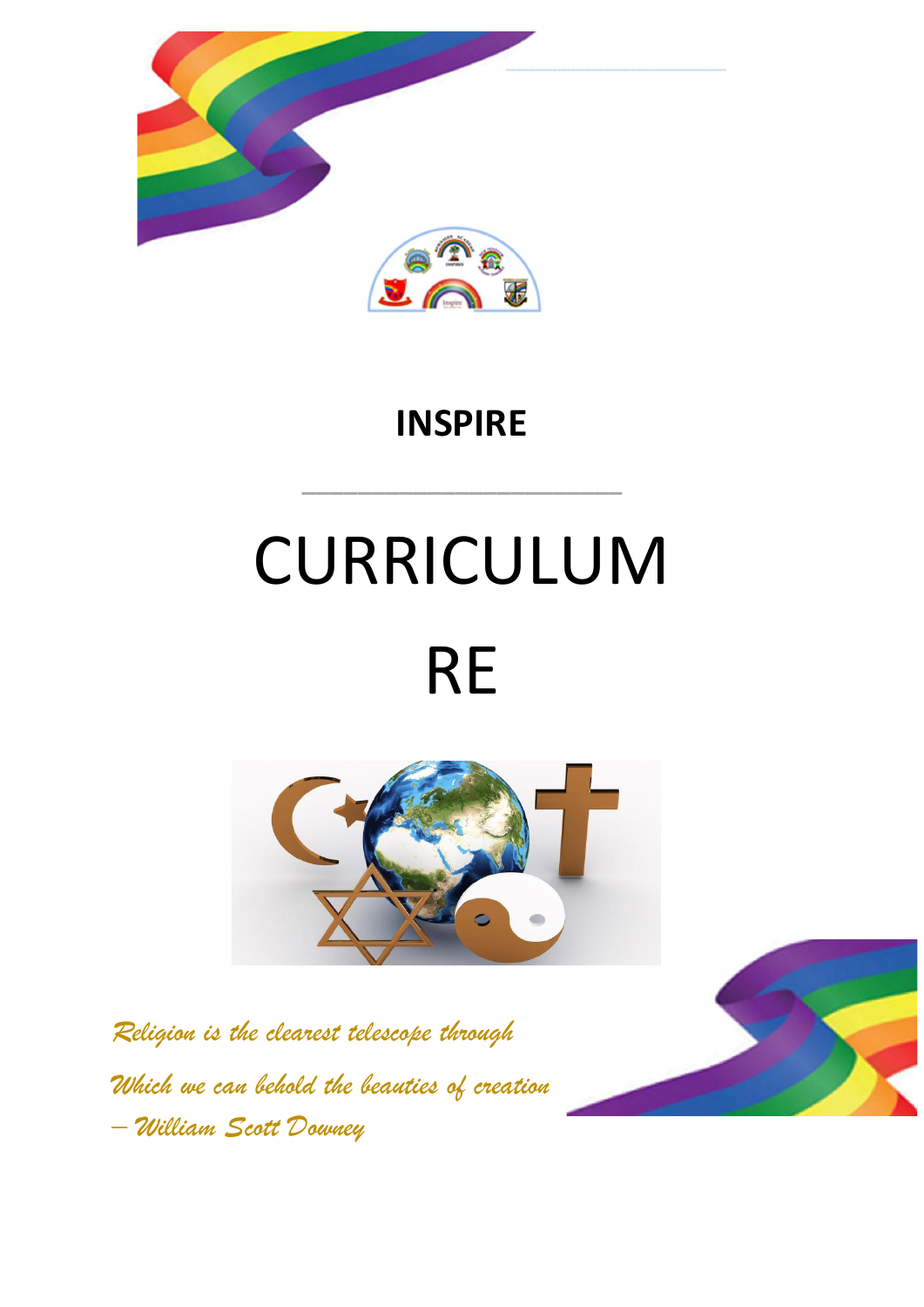#### Intent

Through our Religious Education Curriculum, we aim to engage pupils in systematic enquiry into significant human questions, which religion and worldviews address, so that they can develop the understanding and skills needed to appreciate and appraise varied responses to these questions, as well as develop responses of their own. Through Religious Education we aim to ensure that children know about and develop an understanding of a range of religions so that they can describe, explain and analyse beliefs and practises, recognising the diversity which exists within and between communities and amongst individuals. Through this subject we also enable children to express ideas and gain insights about the nature, significance and impact of religions and worldviews to enable them to express with increasing discernment their personal reflections and critical responses to questions and teachings about identity, diversity, meaning and value including ethical issues. In addition, teaching this subject will allow children to gain and deploy the skills needed to engage seriously with religions and worldviews, so that they can articulate beliefs, find out about and investigate key concepts and questions of belonging, meaning, purpose and truth by responding creatively.

## Breadth of Study

The following is the breadth of study that our pupils will cover from Year One through to Year Six. All statutory requirements taken from the Sunderland RE Syllabus.

| Key Stage 1                                                                                                                                                                                                                                                                                                                                                                                                               | Key Stage 2                                                                                                                                                                                                                                                                                                                                                                                                                                                                                                                                                                                                                                                                                                                                                                                                                                                                                                                                                                                                                                                                                                                                                                |
|---------------------------------------------------------------------------------------------------------------------------------------------------------------------------------------------------------------------------------------------------------------------------------------------------------------------------------------------------------------------------------------------------------------------------|----------------------------------------------------------------------------------------------------------------------------------------------------------------------------------------------------------------------------------------------------------------------------------------------------------------------------------------------------------------------------------------------------------------------------------------------------------------------------------------------------------------------------------------------------------------------------------------------------------------------------------------------------------------------------------------------------------------------------------------------------------------------------------------------------------------------------------------------------------------------------------------------------------------------------------------------------------------------------------------------------------------------------------------------------------------------------------------------------------------------------------------------------------------------------|
| Children are able to identify some beliefs and<br>$\bullet$<br>features of religion.<br>In response to the religious material they<br>$\bullet$<br>learn about, children are able to express their<br>views and give simple reasons to support<br>these.<br>In relation to religious material studied,<br>$\bullet$<br>children are able to reflect on their own<br>feelings, ideas and values and be aware of<br>others. | Lower Key Stage 2<br>Pupils can describe some of the beliefs and<br>features of religion.<br>In response to the religious material they learn<br>$\bullet$<br>about, pupils are able to express their views and<br>support them using a plausible reason or reasons.<br>They show some awareness of other people's<br>views.<br>In relation to religious material studied, pupils are<br>able to reflect on their own feelings, ideas and<br>values and appreciate that not all people think,<br>feel and believe the same.<br><b>Upper Key Stage 2</b><br>Pupils will demonstrate understanding of some of<br>the beliefs and features of religion through the RE<br>concepts. In response to the religious material<br>they learn about, pupils can express their own<br>views using sound reasons.<br>Pupils show understanding of differing views and<br>can give reasons to support an opposing view (i.e.<br>they can see both sides of an argument).<br>In relation to religious material studied, pupils<br>$\bullet$<br>can reflect on their own beliefs, ideas, feelings<br>and values and develop empathy for people with<br>differing beliefs and experiences. |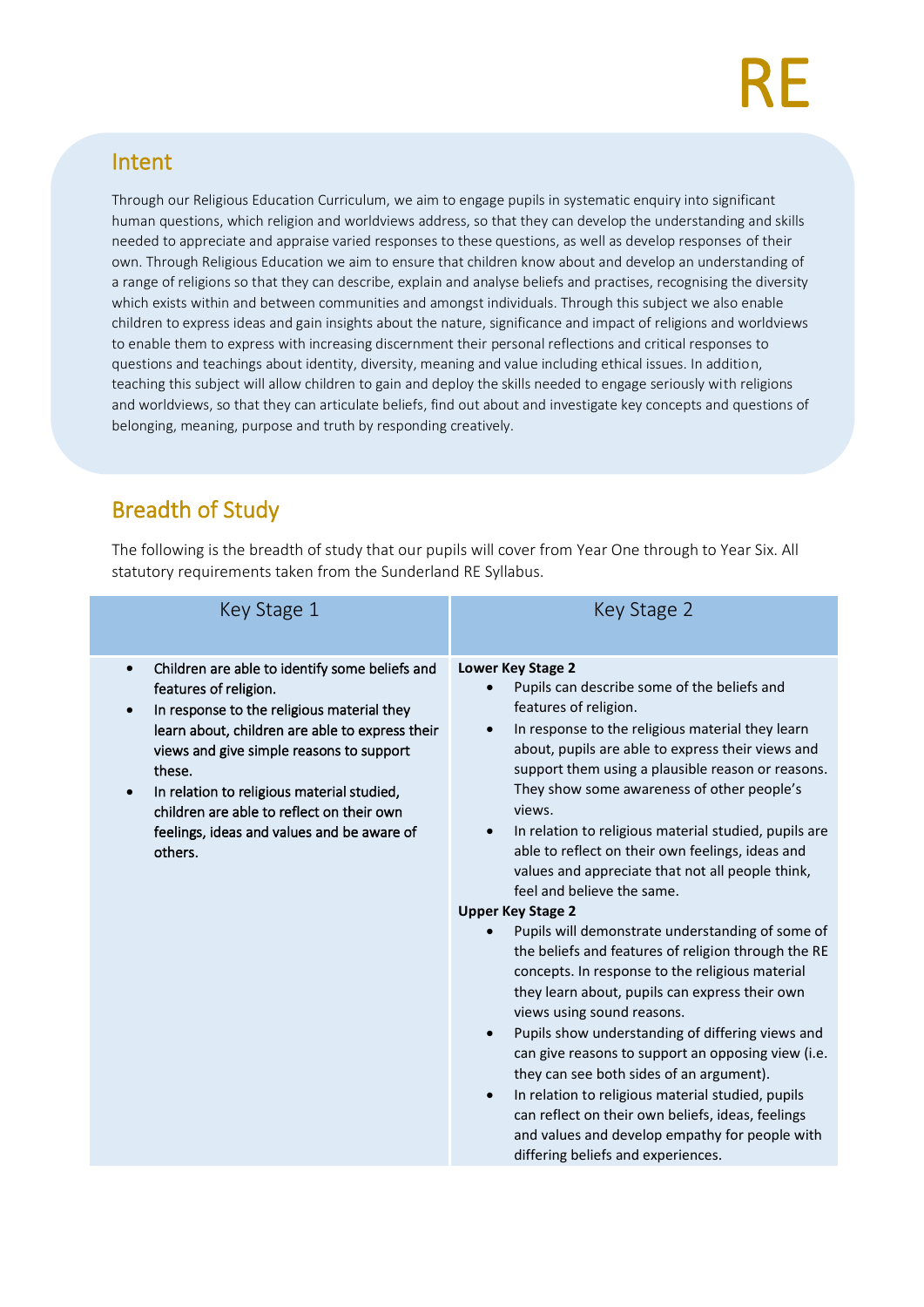### Whole School Coverage

The following grid shows the coverage of Religious Education units across the Primary age range at our school. Each unit has been carefully and progressively planned to build upon pupil's knowledge of religion. The key focus is planned around three elements: Knowledge and Understanding of Religion, Critical Thinking and Personal Reflection.

|        | <b>Autumn Term</b>     | <b>Spring Term</b>   | <b>Summer Term</b>   |
|--------|------------------------|----------------------|----------------------|
| Year 1 | Christianity           | Christianity         | Judaism              |
| Year 2 | Christianity           | Judaism/Christianity | Judaism              |
| Year 3 | Hinduism/ Christianity | Christianity         | Hinduism             |
| Year 4 | Judaism/Christianity   | Judaism/Christianity | Judaism/Christianity |
| Year 5 | Sikhism/Christianity   | Sikhism/Christianity | Sikhism/Christianity |
| Year 6 | Islam/Christianity     | Christianity         | Judaism/Islam        |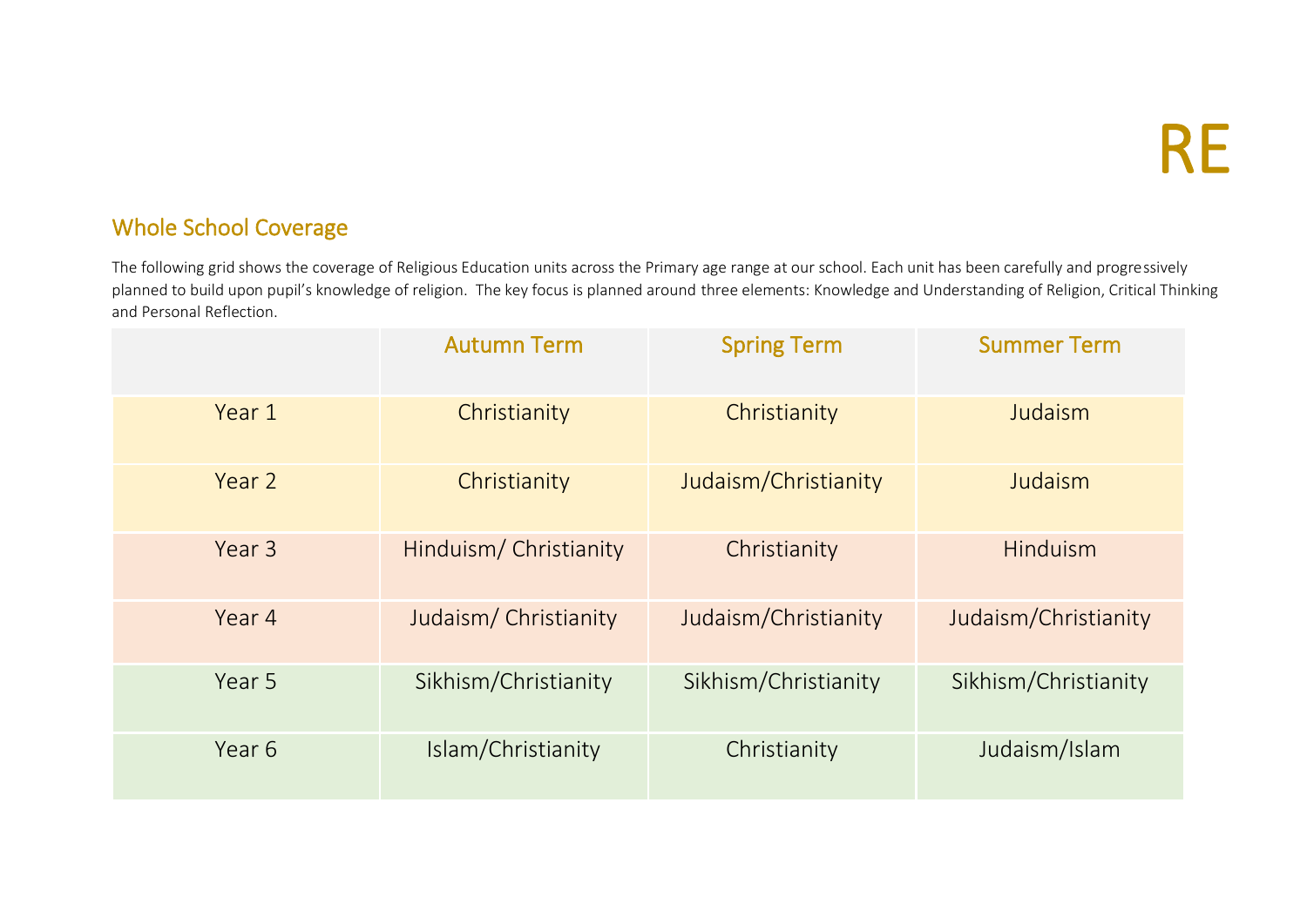Knowledge Category Coverage Religious Education



|          |                         | KS1    |        |        |        |        |        | LKS <sub>2</sub> |        |        |        |        |        |        | UKS2   |        |        |        |        |  |
|----------|-------------------------|--------|--------|--------|--------|--------|--------|------------------|--------|--------|--------|--------|--------|--------|--------|--------|--------|--------|--------|--|
| Year 1   |                         | Year 2 |        |        | Year 3 |        |        | Year 4           |        |        | Year 5 |        |        | Year 6 |        |        |        |        |        |  |
|          |                         | Autumn | Spring | Summer | Autumn | Spring | Summer | Autumn           | Spring | Summer | Autumn | Spring | Summer | Autumn | Spring | Summer | Autumn | Spring | Summer |  |
|          | Knowledge<br>Categories |        |        |        |        |        |        |                  |        |        |        |        |        |        |        |        |        |        |        |  |
| Overview | Christianity            |        |        |        |        |        |        |                  |        |        |        |        |        |        |        |        |        |        |        |  |
|          | Judaism                 |        |        |        |        |        |        |                  |        |        |        |        |        |        |        |        |        |        |        |  |
|          | Islam                   |        |        |        |        |        |        |                  |        |        |        |        |        |        |        |        |        |        |        |  |
|          | Hinduism                |        |        |        |        |        |        |                  |        |        |        |        |        |        |        |        |        |        |        |  |
|          | Sikhism                 |        |        |        |        |        |        |                  |        |        |        |        |        |        |        |        |        |        |        |  |